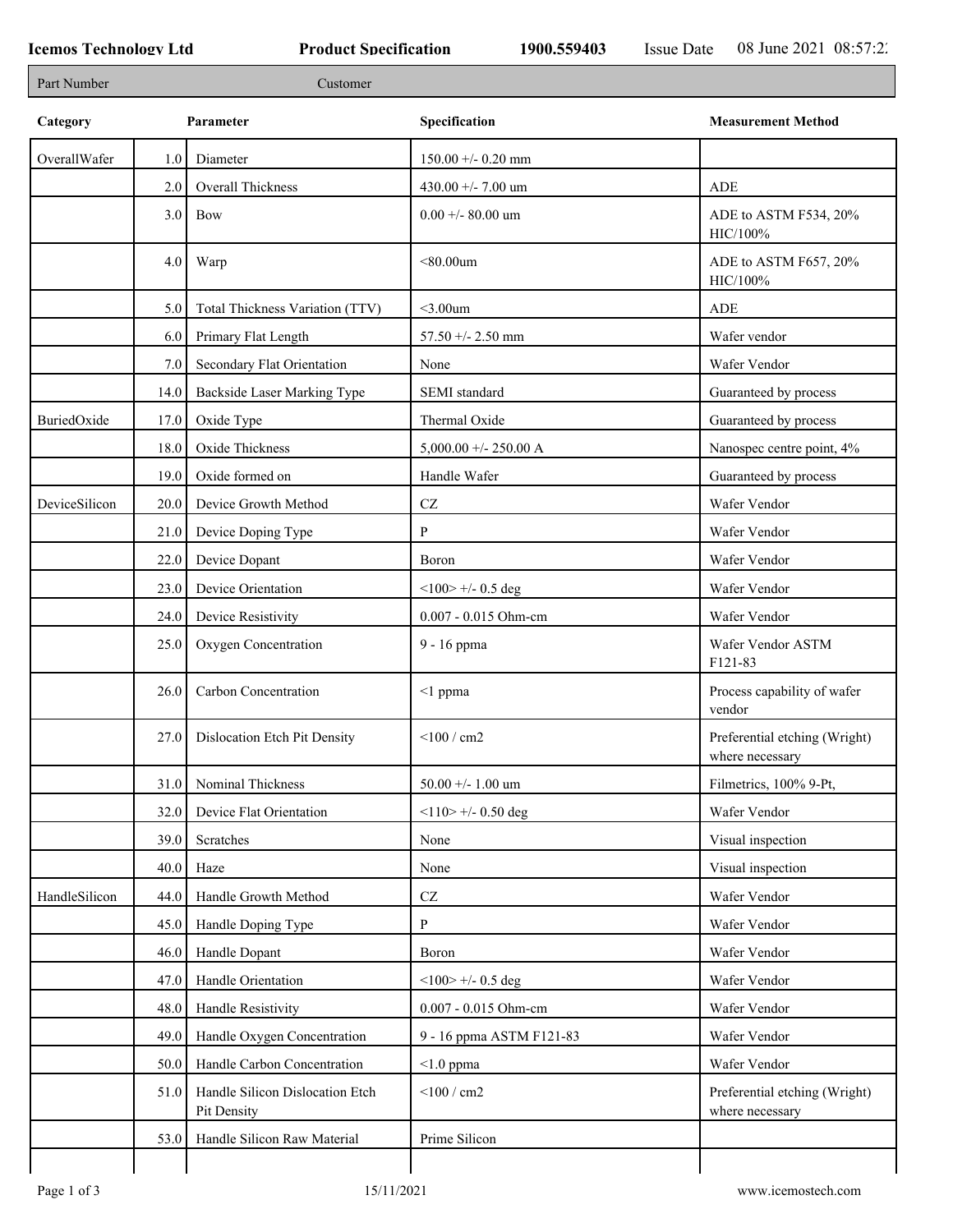| Part Number   | Customer  |                                 |                      |                           |  |
|---------------|-----------|---------------------------------|----------------------|---------------------------|--|
| Category      | Parameter |                                 | Specification        | <b>Measurement Method</b> |  |
| HandleSilicon | 54.0      | Handle Thickness                | $380.00 +/- 5.00$ um | ADE, 100%                 |  |
|               | 55.0      | Handle Primary Flat Orientation | $110$ +/- 0.5deg     | Wafer Vendor              |  |